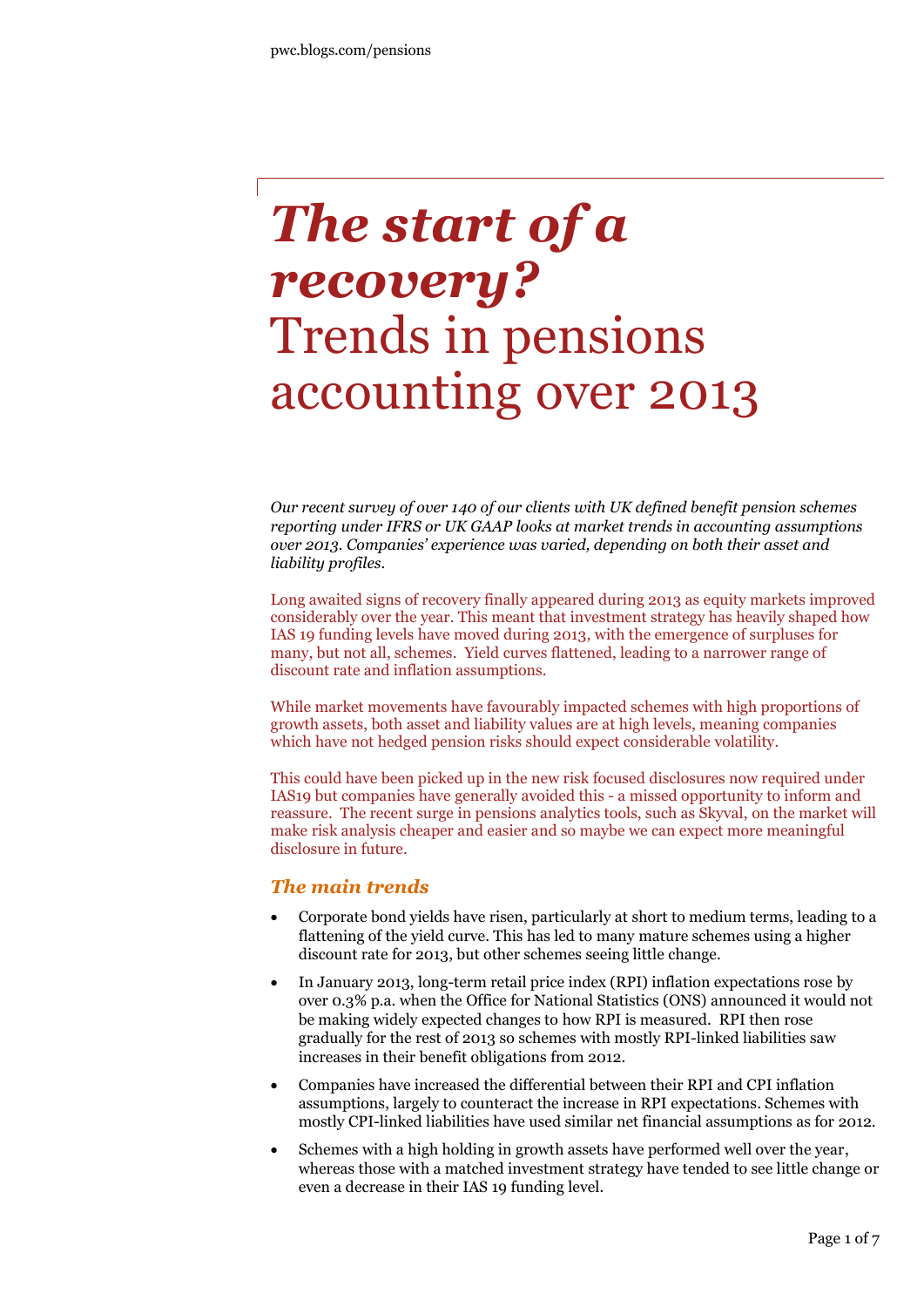- Initial indications are that few companies are taking full advantage of the opportunity given by the new IAS 19 disclosures requirements to reassure investors that their pension scheme risks are being well managed.
- As expected, companies generally saw an increase in pension costs in their financial statements as the changes to IAS 19 were adopted. This had been well trailed and there does not seem to have been an adverse effect in the market in response.

#### *Discount rates*

Over the year to 31 December 2013, average gilt and corporate bond yields rose due to expectations of higher interest rates, particularly over the medium term (5 to 15 years), as economic recovery emerges. The most commonly used AA corporate bond indices have risen 0.3% p.a. from 4.1% to 4.4%, although the impact on longer term yields has been lower. The result is a much flatter AA bond yield curve and, as pension scheme liabilities tend to have a longer term than the bond indices, there has been only a small change in median discount rates, which have risen by 0.1% p.a. (from 4.4% to 4.5%).

Mature schemes and those which do not use a cashflow-weighted approach have tended to see a more significant rise in the discount rate, with a corresponding fall in liabilities. The flattening of the curve has reduced the spread of discount rates, with far fewer discount rates below 4.4% p.a..



| <b>Pension scheme</b><br>maturity | Range of discount rate assumptions at |                            |  |
|-----------------------------------|---------------------------------------|----------------------------|--|
|                                   | 31 December 2013                      | 31 December 2012           |  |
| Mature                            | 4.2% p.a. $-$ 4.7% p.a.               | $3.9\%$ p.a. $-4.5\%$ p.a. |  |
| Typical                           | 4.3% p.a. $-$ 4.7% p.a.               | 4.1% p.a. $-$ 4.7% p.a.    |  |
| Immature                          | 4.35% p.a. $-$ 4.7% p.a.              | 4.3% p.a. $-$ 4.9% p.a.    |  |

*In the table above, a mature scheme is taken to mean a scheme with an average 'duration' of less than 17.5 years, a typical scheme with term of 17.5 years to 22 years and an immature scheme with duration of greater than 22 years.*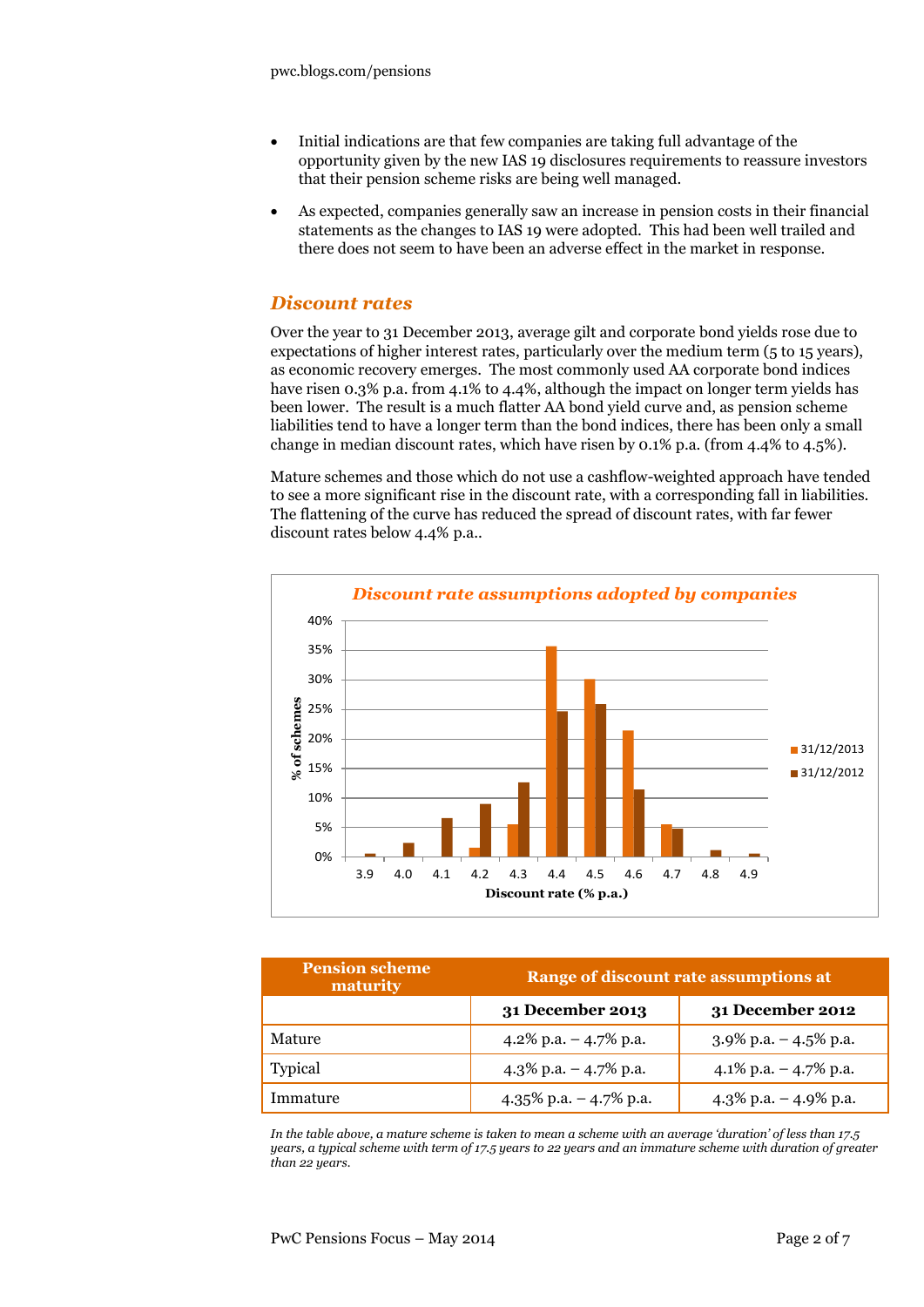The trend towards the use of a cashflow-weighted approach to derive discount rates has slowed. Over half of listed companies in our survey did this at 31 December 2013, similar to 31 December 2012. Typically the same approach is used for setting both the discount rate and the inflation assumption.

### *Increase in RPI expectations*

Market-implied rates of long-term RPI inflation have risen over the year to 31 December 2013. The Bank of England's 20-year spot rate rose from 3.1% p.a. at 31 December 2012 to 3.6% p.a. at 31 December 2013.

The majority of this rise (0.3% p.a.) occurred in a matter of hours on 10 January 2013, when the ONS announced it would not be making changes to how RPI is measured. It had been widely expected (and priced in) that the changes would have reduced RPI and brought it more into line with CPI.

Over the rest of the year, market-implied inflation was much more stable, but drifted upwards over the course of the year by a further 0.2% p.a..

This rise has been reflected in the assumptions adopted by companies, with the median assumption increasing from 3.0% p.a. to 3.4% p.a..



Companies typically adjust market-implied inflation downwards to allow for an Inflation Risk Premium (IRP) which reflects the high market demand for index-linked gilts plus the compensation demanded by fixed interest gilt holders for bearing inflation risk. 80% of companies adopted an IRP of up to 0.3% p.a., with 0.2% p.a. being the most common.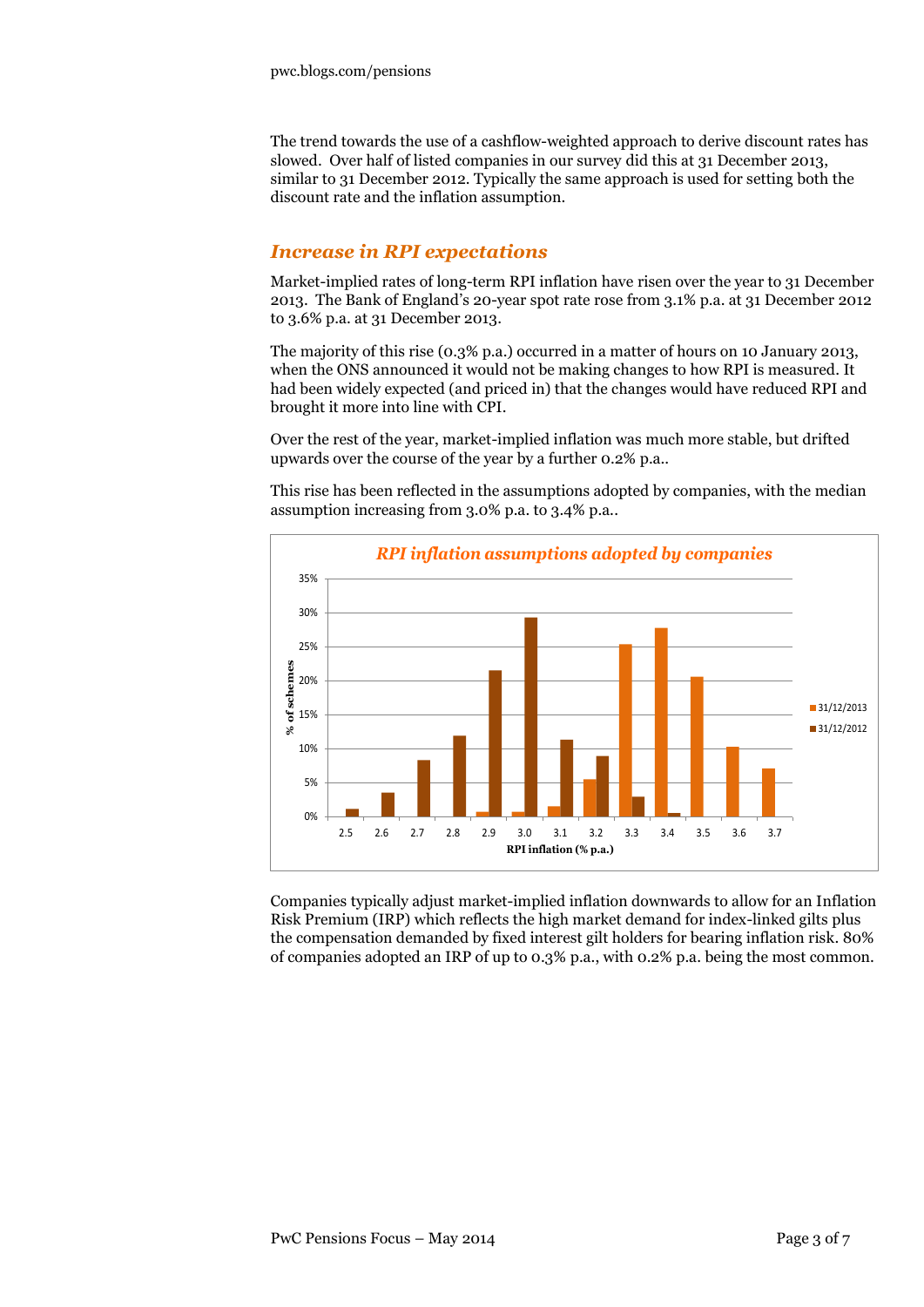## *Difference between RPI and CPI inflation*

Over the prior year, most companies had decreased the differential between their RPI and CPI inflation assumptions, believing that the fall in market-implied RPI was a response to the review of RPI by the ONS and therefore did not impact CPI expectations. When the ONS chose not to change RPI and market-implied rates rebounded upwards in January 2013, most companies responded by reverting to differentials of at least those used in 2011 (and with some pushing even higher).



A differential between RPI and CPI assumptions of 1.0% p.a. at 31 December 2013 was by far the most popular. This is 0.3% above the dominant assumption for 2012.

# *Life expectancy continues to drift upwards, but for how long?*

With no major developments in the world of mortality projections, there was a slow upwards drift in life expectancies as adoption rates of the Continuous Mortality Investigation's (CMI) latest model continued to rise. A version of the CMI model is now used by 87% of companies in our benchmarking, up from two thirds at 31 December 2012.

The trend towards the use of more prudent long-term rates to future longevity improvements also continues, albeit at a much reduced pace when compared to previous years. Nearly 60% of companies adopted an improvement of 1.25% p.a. or more, compared with just under half a year previously.

| Long-term rate<br>of improvement | <b>Increase in life</b><br>expectancy over 20 years | % of companies adopting at |             |
|----------------------------------|-----------------------------------------------------|----------------------------|-------------|
|                                  |                                                     | 31 Dec 2013                | 31 Dec 2012 |
| $< 1\%$ p.a.                     | $<$ 1.0 years                                       | 6%                         | 8%          |
| 1% p.a.                          | 1.4 years                                           | 36%                        | 43%         |
| 1.25% p.a.                       | 1.8 years                                           | 37%                        | 35%         |
| 1.5% p.a.                        | 2.1 years                                           | 18%                        | 13%         |
| $>1.5\%$ p.a.                    | $> 2.5$ years                                       | 3%                         | $1\%$       |

*Notes:* 

- *The use of a long-term rate of improvement increases life expectancy assumptions over time. This*  is illustrated in the table above which shows the increase in life expectancy for a man who will be *65 in 20 years' time compared to a man aged 65 now.*
- *The impact on a life expectancy assumption will depend on the base mortality assumption, gender profile and age of scheme membership so may vary slightly.*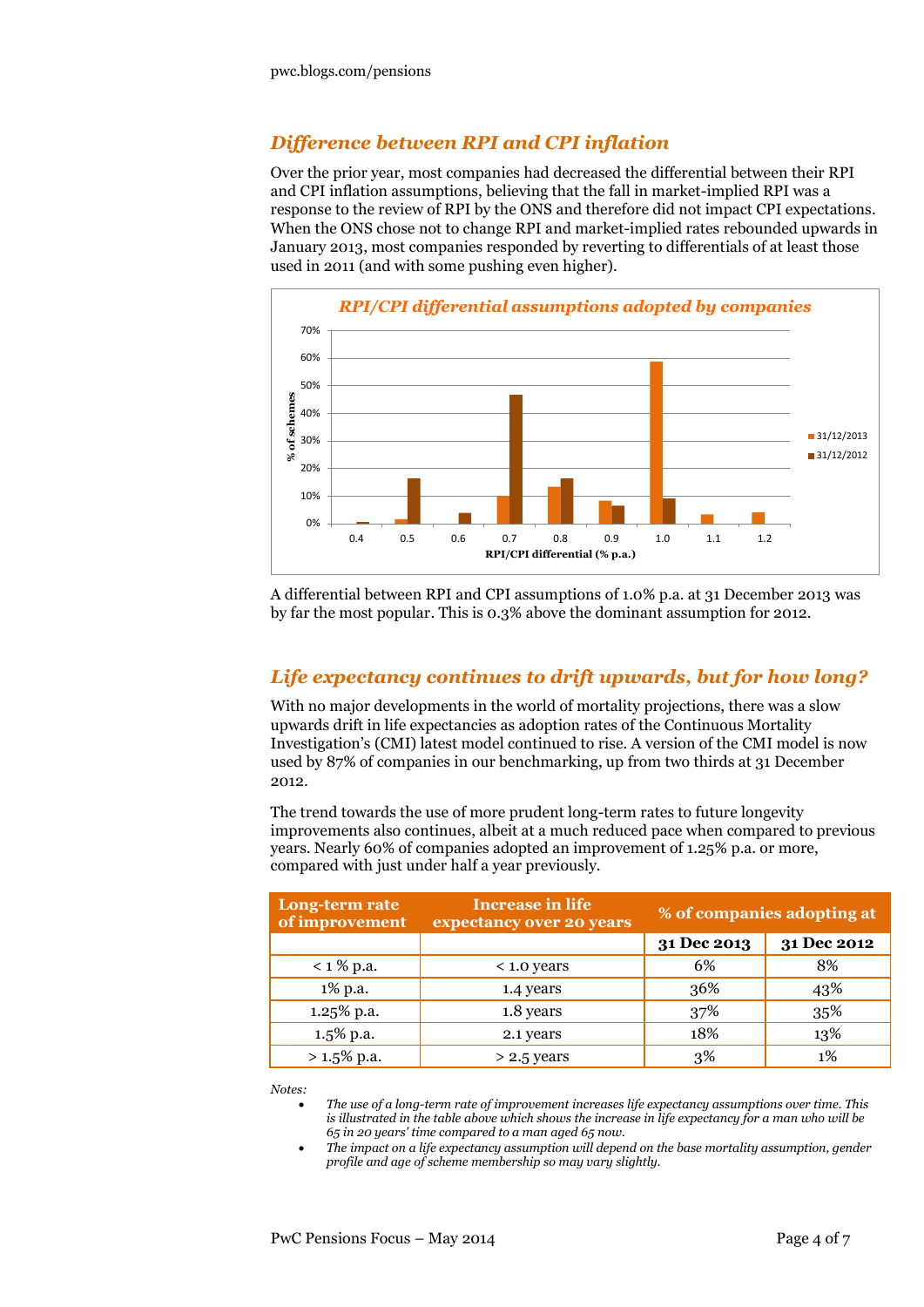The outlook for life expectancy assumptions over the next few years is less clear cut. The 2013 annual update of the CMI model was the first to show life expectancies lower than in the previous year.

Additionally, while life expectancies are generally still increasing, we have seen some companies weaken their base tables in response to actual scheme experience, which could be a sign that the seemingly inevitable increases of recent times may come to an end.

The graphs below showing male current and future pensioner life expectancies illustrate the continued gradual upwards drift in life expectancies, which is slightly more pronounced for future pensioners (driven by the more prudent assumptions made for future improvements in mortality).



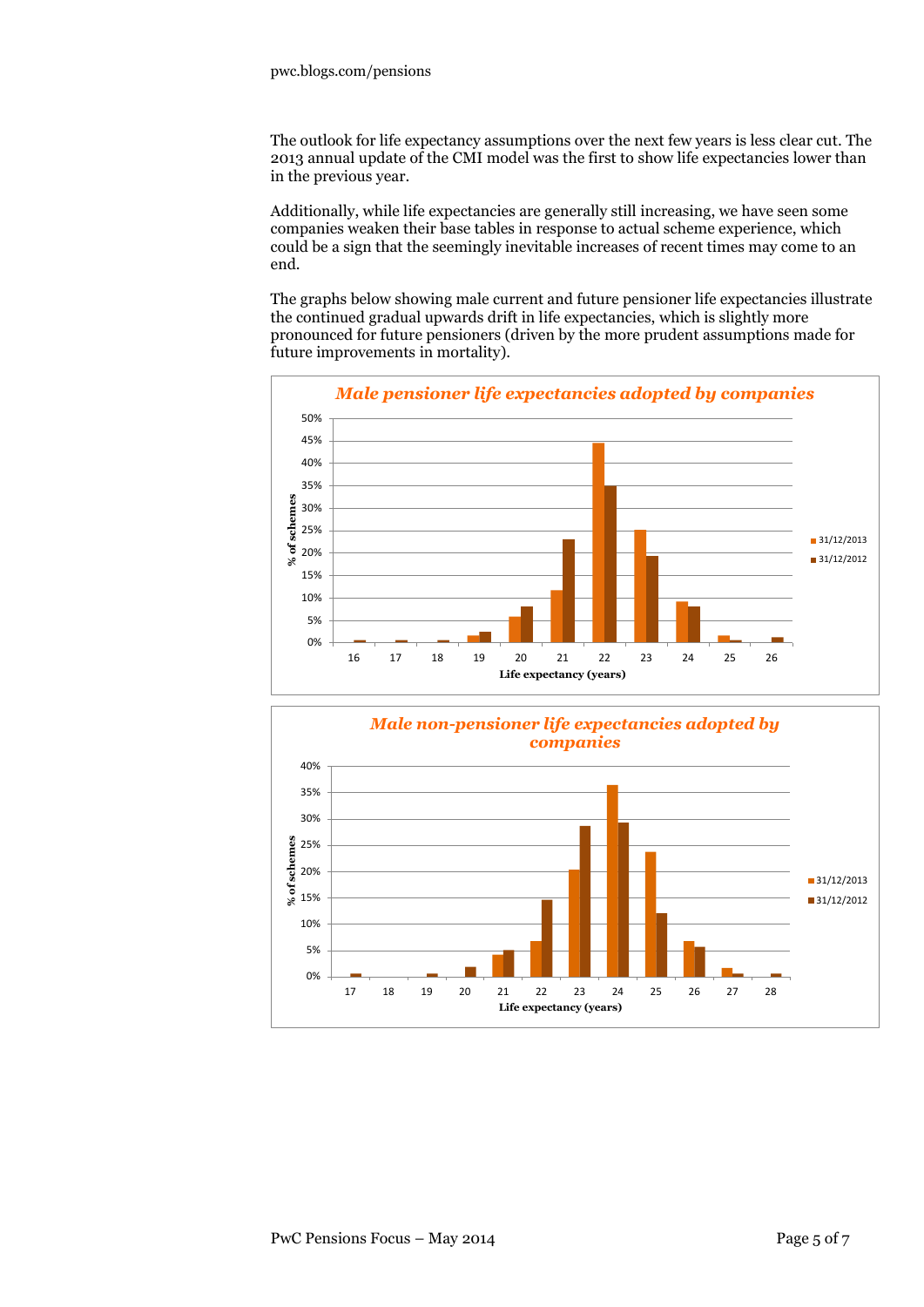# *Companies shy away from risk based disclosures*

The year to 31 December 2013 is the first full reporting year under the revised IAS 19 standard. As expected, the changes resulted in higher pension costs for companies, as the ability to take advance account of high expected returns on assets was removed. This much analysed change ultimately resulted in few surprises when the new standard was adopted.

Another key change to IAS 19 was the replacement of a checklist approach to a more principles based approach to the disclosures, with an emphasis on providing information on pension plan risks which are material to the entity.

With some companies still to publish their full accounts, it is too early to state conclusively how companies have responded. However, indications are that few seem to have added much more information.

The new requirement that the asset class split should distinguish the nature and risks of those assets has resulted in more information on the breakdown of the assets held by the pension schemes. However, disclosures are generally light on detail about the assetliability matching strategies, for example what risks the portfolio is aiming to hedge and the extent to which the portfolio achieves this. This was expected to be an area where companies could reassure investors and analysts that pension risk was being actively managed.

Other areas where we might have expected more detail are:

- description of the risks the plan exposes the company to these have been provided, but are on the whole quite generic in nature;
- information on maturity profile most companies have shown the average liability duration but few have shown more detail on future expected cashflows;
- indication of future funding cashflows companies are disclosing the expected contribution to pension schemes over the next year, but it is less common to give details of the full agreed contribution schedule or information on the latest funding valuations for the most material schemes.

These first year trends are perhaps not surprising, as many companies are waiting to see how the market responds before rushing to produce detailed risk based disclosures. It remains to be seen whether companies will try to proactively improve and develop the qualitative aspects of their pensions disclosures.

### *Using analytics tools to streamline your accounting processes*

The process of preparing consolidated pensions accounting figures within tight reporting deadlines can be hugely simplified by the use of high-powered analytics tools such as Skyval. The use of a single tool for all your pensions arrangements can take much of the pain out of the process as well as reducing costs. Skyval can produce the accounting figures required for your IAS 19 and UK GAAP disclosures within days of your year-end on both a consolidated and scheme by scheme basis.

Additionally, Skyval makes the analysis of pension risks much cheaper and easier and will allow simple improvements to the qualitative aspects of IAS 19 disclosures, as well as making risk management easier to understand and implement.

Skyval also allows you to access the type of benchmarking information included in this bulletin in real time on a live up-to-date basis.

#### [http://skyval.com](http://skyval.com/)